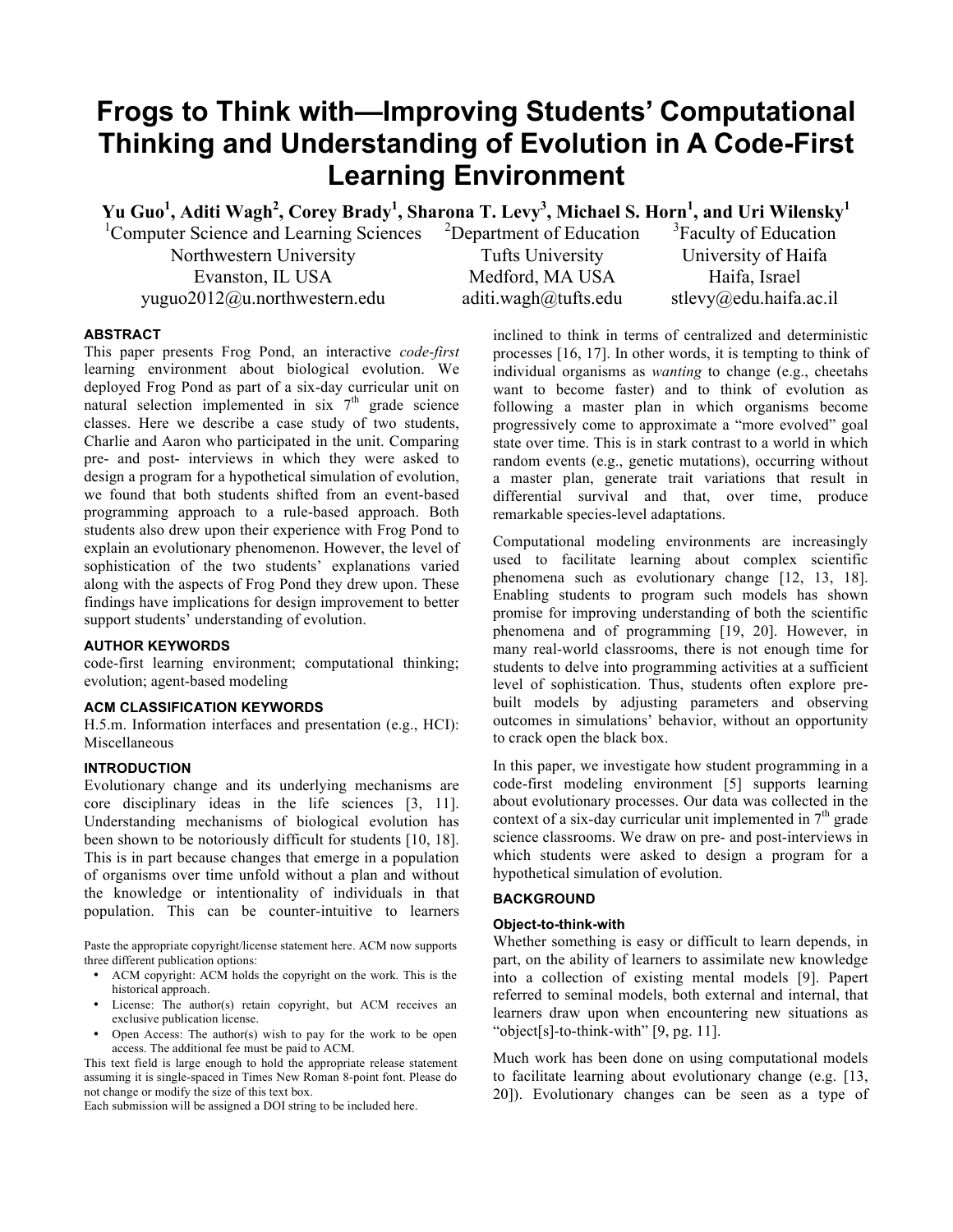emergent phenomena, in which the overall trends at the population level emerge from interactions among individual organisms. One of the sources of students' difficulties with such phenomena lies in a "level slippage"—the tendency to attribute population level changes to individual level behavior or vice versa [17]. For instance, students might attribute a population's changing over time to its constituent *individuals* changing over their lifetime. In fact, several interactions and mechanisms at the micro level are at play, including sexual reproduction, inheritance, death, and random variation in inherited traits as well as the changing environment.

Across both in research and education contexts, emergent phenomena are increasingly simulated using computational *agent-based models* (ABMs). In such models, individual computational agents have properties and can enact behavioral rules as the simulation runs. For example, the NetLogo modeling environment [14] is widely used in both schools and research labs. By emphasizing the behavior of individual actors in a system, ABMs can help students draw on their own bodily and sensory experiences in the world [16-19].

Due to the many constraints faced by classroom teachers in schools, work with agent-based modeling in schools often involves students manipulating pre-built simulations of evolutionary processes without a chance to tinker with the underlying computer code. However, research has found that having students build models facilitates learning about deeper mechanisms of change [12, 19]. Prior work has found that programming toolkits for evolutionary change such as EvoBuild [12] can facilitate more rule-based explanations both *in-situ* and in post-tests. As such, we designed a blocks-based programming environment called NetTango [8] that provides easy entry to NetLogo modeling.

Frog Pond expands on work with EvoBuild by providing a code-first environment to foreground sense making of evolutionary change as a computational phenomenon. In addition, the flexibility of the environment enables students to rapidly and effortlessly move back and forth between the code and enacted behaviors, across multiple time scales, and across varying environmental pressures.

#### **Two rounds of Frog Pond studies**

Prior work with Frog Pond in a museum showed that it provided a low threshold for users to create simulations by assembling code blocks. Although interactions typically lasted for only 15-20 minutes, users were able to understand that they could program the behaviors of simulated frogs in a lily pond using blocks such as "hop", "hunt", and "hatch". Most middle-school aged users were also able to reason with their encoded blocks about at least one target evolutionary trend, such as the advantages a small-sized frog might have over a larger-sized frog in a particular scenario [5]. Next, to promote more extended modeling sequences than were possible in a museum setting, we developed a unit for classroom implementations based on our findings about interaction design from these museum studies. We deployed this Frog Pond curriculum as a sixday unit on natural selection and adaptation in middle school science classes.

The goal of this paper is to examine whether, and how, a code-first environment supported learning about evolutionary mechanisms. Specifically, we investigate two issues: First, does programming simulations of adaptation in a code-first environment impact how students represent a different evolutionary scenario in the form of code? Second, does programming in a code-first environment impact how students account for and explain a different evolutionary scenario?

To do this, we present a case study using pre- and postinterviews of two students, Charlie and Aaron (pseudonyms), who worked as a pair throughout the unit. We examine their responses to a question about coevolutionary trends in the speeds of cheetahs and gazelles. We analyze their explanations for this co-evolutionary trend as well as the computer "pseudocode" they constructed on paper to represent the scenario in the form of a simulation. We found changes between their pre- and post-interview responses. In representing the scenario in the form of code, both students shifted from an event-based programming approach to a rule-based approach. In addition, both students drew upon their experience with Frog Pond to explain the evolutionary scenario, albeit in different ways. However, depending on which elements of Frog Pond they drew upon, the level of sophistication of their explanations varied. We describe these shifts in the students' approach and how they used Frog Pond as an object-to-think-with. These findings have implications for design improvement to better support the design of code-first environments as well as students' understanding of evolution.

## **THE DESIGN OF FROG POND**

We designed Frog Pond as a code-first learning environment [5] (Figure 1).



**Figure 1. Frog Pond simulation.**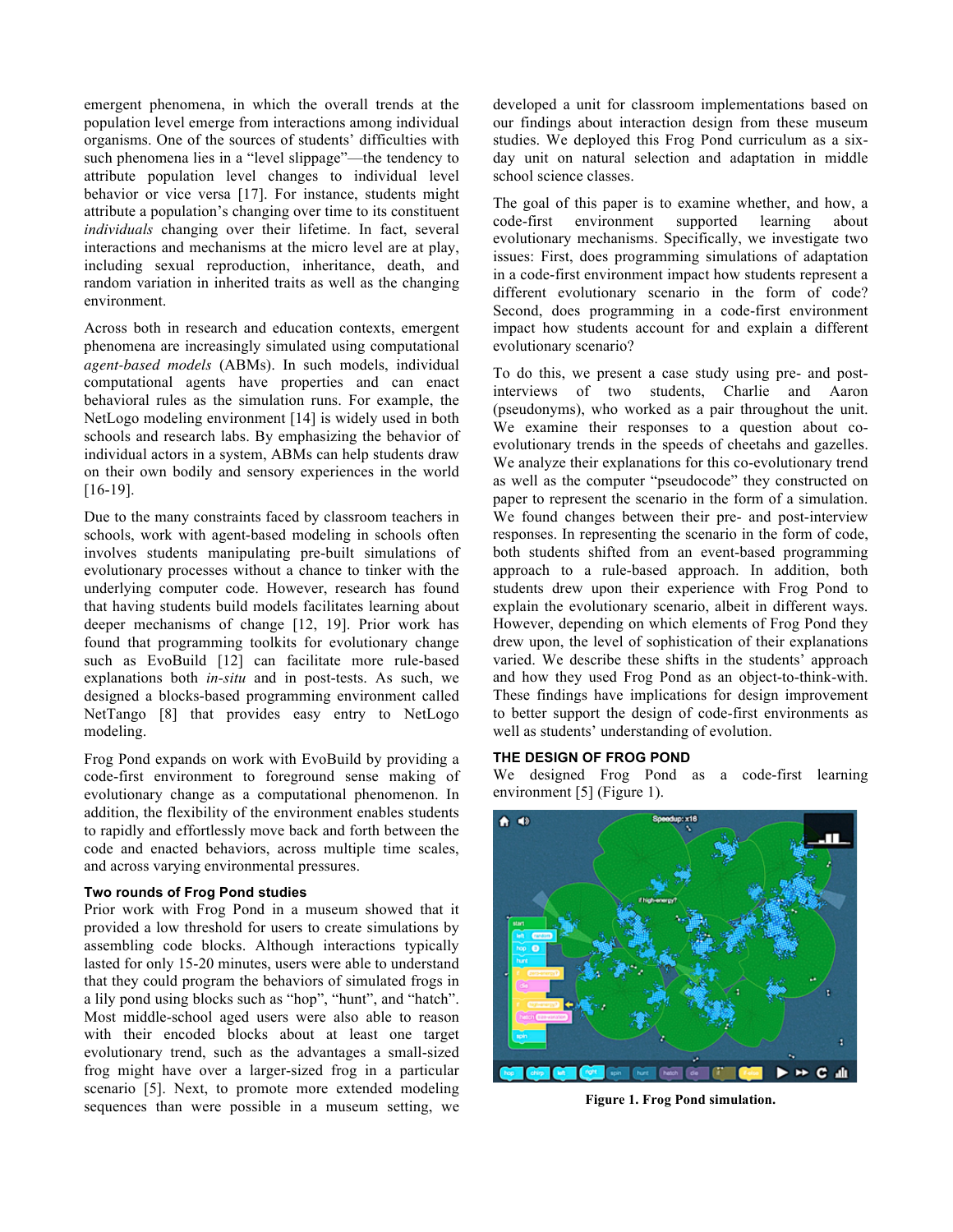A code-first environment has three important features. First, the primary mode of interaction is through programming. For example, in Frog Pond, nothing interesting will happen until students program their frogs to do something like hop forward, eat flies, change direction, or reproduce. Second, it should extremely easy for novice users to create working programs within the first few minutes or even seconds of playing around with the system. This doesn't mean that the programming language has to be visual, but blocks-based languages such as Scratch [7], Blockly [4], DeltaTick [20, 21] and StarLogo TNG [6] are based on principles of direct manipulation, which can make them less intimidating to new users and facilitate a faster learning curve. Finally, code-first environments should be expressive. Even though learner programs are relatively simple, they should nonetheless result in diverse and complex outcomes.

In the Frog Pond environment, learners program instructions for a group of frogs in an ecosystem using domain-specific, blocks-based primitives. On running the program, each frog repeatedly enacts the encoded instructions to interact with other frogs and the simulated environment. These enactments can produce many different outcomes that highlight concepts of stabilizing, directional, and disruptive selection pressures. In other words, the simulation can result in changes in the frog population: 1) growing bigger or smaller (directional pressure), 2) staying around the same size (stabilizing pressure), or 3) separating into two distinct sub-populations, consisting of larger and smaller individuals (disruptive pressure).

To create Frog Pond, we designed a blocks-based programming environment called NetTango [8] that provides easy entry to NetLogo [14] modeling. We added several features to NetTango that optimize it for use on touchscreen devices and that make it extremely easy to construct and run working programs even in their early exploration of the environment. The goal was to simplify the language as much as possible to get students up to speed quickly without sacrificing too much of the language's expressivity of NetLogo and ABMs.

We invested substantial effort making the link between the programming blocks and the effects on individual frog behaviors as clear as possible. This included overlaying the programming blocks directly on top of the simulation window so that both are visible at the same time. A new round of simulation starts with a very small number of frogs that slowly act out the student-authored programs in a stepby-step fashion. At each step, the corresponding code blocks are highlighted to provide visual cues for students to know which command has just been executed. Students can speed up the simulation to 16 times faster than the normal speed to observe changes across multiple generations. Even when the screen fills up with potentially hundreds of frogs, it is still possible for students to zoom in and track the movements of an individual frog by clicking on it. When a frog is highlighted, students can see its energy level, its

size, and the command it is currently executing. Finally, we added a shareboard feature that allows students to easily share their programs and the current state of the simulation environment with other students in the class. On the interface, we also display population-level graphs that are dynamically linked to the simulation state. These include a histogram of frog sizes and a plot of frog count to show two important macro level measures: the distribution of different sized frogs in the population and the variation in population size over time.

The goal of this paper is to describe how interacting with a code-first environment like Frog Pond can support students' learning about evolutionary mechanisms. Below we describe our Frog Pond curricular unit and focus on how two students explained and accounted for an evolutionary phenomenon after interacting with Frog Pond. We describe the study and data analysis and present findings related to learning outcomes.

## **THE FROG POND CURRICULAR UNIT**

Our curricular unit design is driven by an overarching question: Why are there so many different kinds of living things on earth? To answer this question, we ask students to explore the mechanisms of natural selection by programming virtual frogs in a simulated ecosystem—a frog pond. Students can drag and drop ten different types of programming blocks to control the frogs' behavior. When dropped on a certain area of the screen, the blocks snap together to form a program. There are eight behavioral blocks ("hop", "chirp", "left", "right", "spin", "hunt", "hatch" and "die"), and two logic blocks ("if" and "ifelse"). A simple program a student may create is "left (random), hop (1), hatch (size-variation), chirp". When the simulation starts, this simple program will be executed line by line and repeatedly. As a result, the single initial frog at the center of the lily pads turns left with random degrees, hops forward 1 body-length unit, hatches another frog, which may be a little bigger or smaller than itself, and then chirps. Then, the two frogs on the screen execute the program over again, move about and hatch their offspring, so on and so forth. The variations in frog size have multiple implications: big frogs hop farther than little frogs, which means they are more likely to fall into the water (and die). Big frogs also have longer tongues than little frogs, which means they are more likely to catch flies when they hunt. However, little frogs use less energy than frogs, which means they do not need to eat as much to survive. When a simulation is running, the environment (for example, the arrangement of lily pads, the number of flies over the pond, and the energy each fly can provide) interacts with frogs' behaviors on one hand and traits on the other, leading to advantages or disadvantages for different sized frogs.

In the unit, students explore natural selection by engaging with five increasingly sophisticated challenges to guide students to explore natural selection.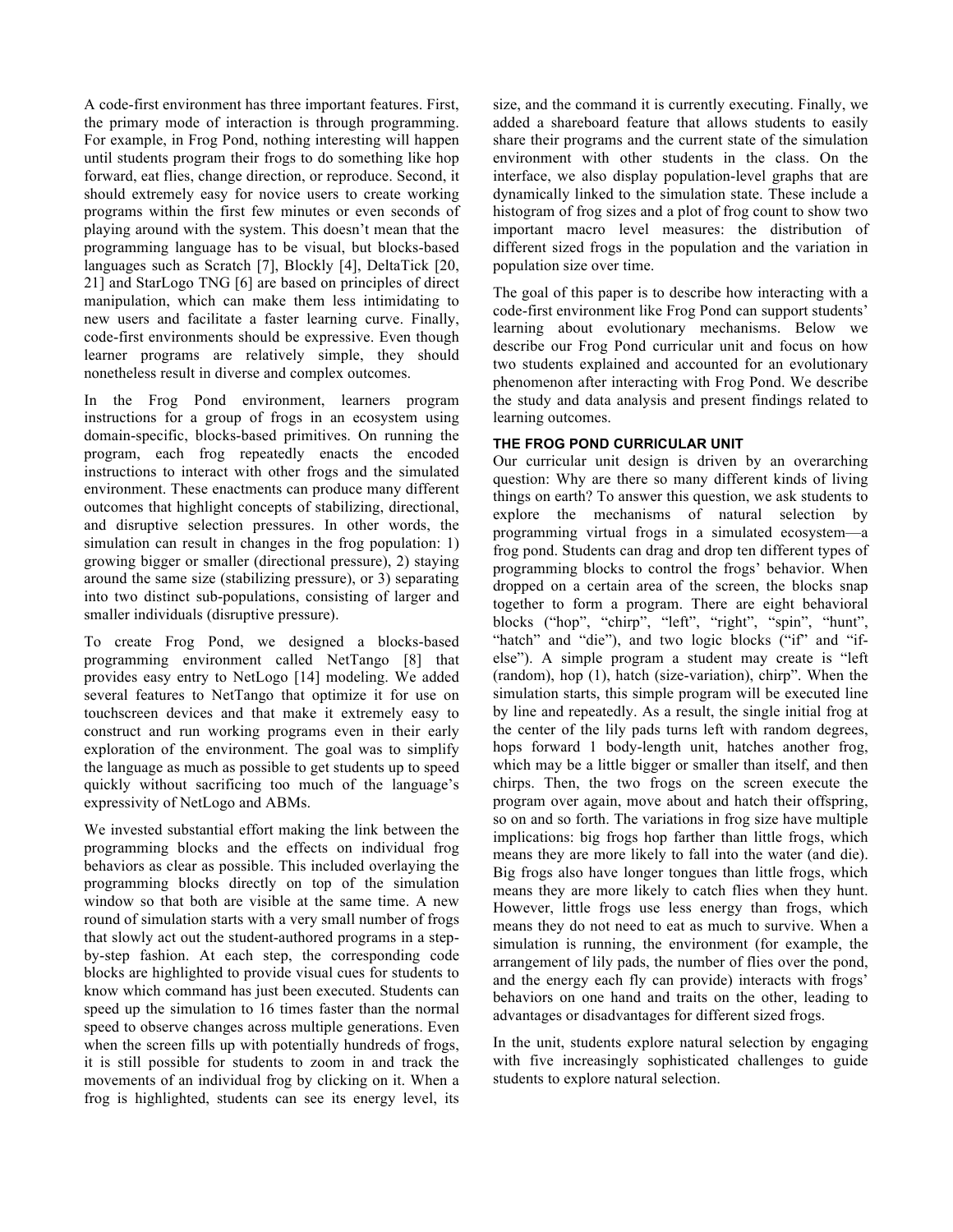# **Challenge 1: Population Explosion!**

See if you can create a stable population of around 50 frogs. There's now a hatch block in your box of tools. Hatch will create a new frog that grows up to be slightly bigger or smaller than its parent. There's also a die block that will remove a frog from the simulation. The trick is to balance births with deaths. Use the settings below the pond to help fine-tune your population size. Good luck!



**Figure 2. Challenge 1 in the Frog Pond curricular unit.**

In Challenge 1 (Figure 2, above), students are asked to create a stable population of around 50 frogs. This challenge foregrounds the concepts of reproduction and death, guiding students to an understanding that a stable population is in fact the result of multiple dynamic processes across generations: a dynamic equilibrium as opposed to a static state. In Challenge 2, students are asked to create a stable population consisting almost entirely of little frogs. The goal of this challenge is to experiment with directional selection pressure—one that drives organisms' traits in one direction over successive generations. In Challenge 3, students are asked to create a population that has almost all big frogs. The target concepts in this challenge are similar to those in Challenge 2, though it is more difficult to program behaviors that favor larger frogs because there are multiple competing selection factors that must be balanced. In Challenge 4, students are asked to create a stable population consisting of medium-sized frogs. To do this, students have to take into account selection pressures from both directions and program their frogs accordingly. In Challenge 5—the hardest challenge students are asked to simulate disruptive selection pressure, in which it is advantageous to be either really small or really big, but not to be medium-sized. This challenge helps students understand diversification and eventually speciation—how animals with a common ancestor can become vastly different over time. For this challenge, beetles are added into the ecosystem as a new food source, which is extremely nutritious but hard for little frogs to catch. We also introduced a few very small lily pads. Students can remove one small lily pad that connects to the bigger pads to create two segregated environments, allowing them to see that isolation can expedite the diversification of frogs' traits.

#### **RESEARCH QUESTIONS**

With the above design and deployment, we asked two research questions:

1. In what ways, if any, does programming in a code-first environment support learning about evolutionary mechanisms?

2. Does learning about evolutionary shifts by programming in a code-first environment impact how students reason about evolutionary scenarios outside the code-first environment?

# **METHOD**

# **Implementation**

The Frog Pond environment was used to create the five challenges described above, each of which involved programming a simulation. Each challenge formed an activity. The five activities were implemented in a middle school in an ethnically diverse suburb of a large Midwestern city. One science teacher led the Frog Pond activities in six  $7<sup>th</sup>$  grade science classes over a period of 6 days. Students worked in pairs in each class. Students were encouraged to talk to their partners, participate in whole class discussions, and share successful code in a gallery, which the teacher and other students could see.

## **Participants**

A total of 124 students from six classrooms took part in the study with informed consent. Those who did not consent to participate in the study still used Frog Pond in their regular class activities, but the research team did not collect any data from these students. Of these, 71 students took a written pre- and post-assessment on topics of evolution and computational thinking. This included 41 girls and 30 boys between 12 and 13 years old. The students were asked to self-report their race / ethnicity at the end of the preassessment and were allowed to select multiple categories. The students reported that they were 38% White, 29.6% Asian American / Pacific Islander, 28.2% "Other", and 8.5% Latino. One student selected African American and one student Native American. Close to 60% (42 students) reported speaking language(s) other than English at home. The most common languages were Urdu (8 students), Spanish (6), Vietnamese (4), Romanian (3), and Arabic (3). Other languages included Albanian, Assyrian, Bengali, Greek, German, Gujarati, Hindi, Korean, Malayalam, Malaysian, Mandarin, Montenegrin, and Serbian. We also asked students if they had ever coded a computer program before. Only 18 students (25.4%) indicated yes in response to this question.

During the unit, students worked in pairs on the activities. In consultation with the teacher, we selected 12 pairs as focal groups to represent a range of interest and prior academic performance in science class. We interviewed these focal group students before and after the unit to elicit their understandings of evolutionary mechanisms. We also video recorded their interactions with Frog Pond software during class. In this paper, we present an analysis of preand post- interviews of one focal pair, Charlie and Aaron. We selected these two students for analysis for three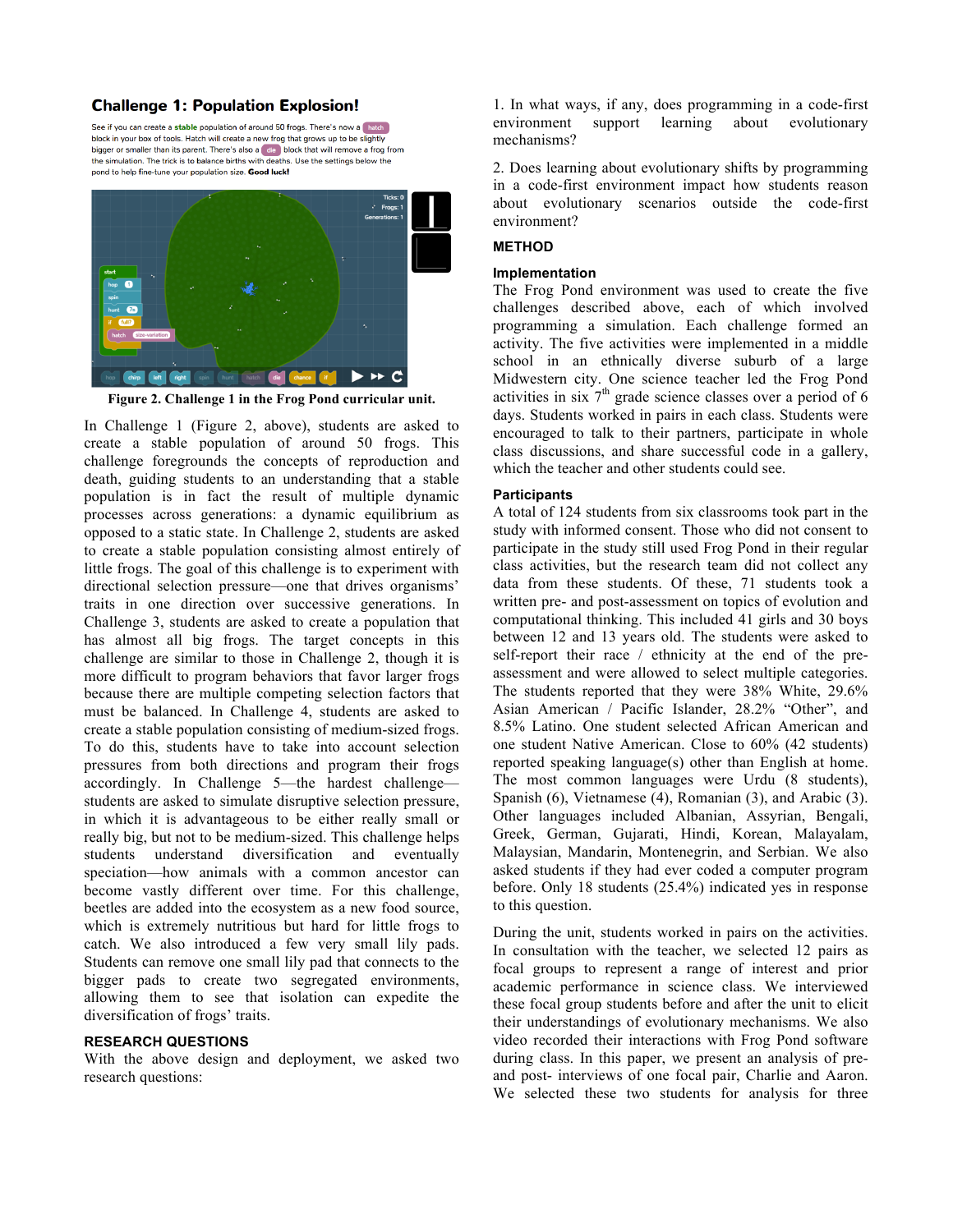reasons: 1) Data integrity: Charlie and Aaron participated in all 5 Frog Pond activities as a pair, which was not always the case with our other focal dyads. 2) Contrasting cases: Although they worked together, their interview responses indicated stark differences in the sophistication of their reasoning. 3) Representativeness. Taken together, their responses were representative of other focal students.

#### **Written Pre- and Post-Assessments**

In addition to our focal interviews, 71 participants took a written assessment before and after the unit that included questions on evolution and computational thinking. The two assessments were identical except for a demographic questionnaire at the end of the pre-assessment. The assessments included nine Likert scale questions on a fivepoint scale about students' evolution attitudes and beliefs (e.g. *I know a lot about evolution. Evolution explains the origin of insects. Evolution is not happening today*). We constructed a measure, *Evolution Attitude*, as the average of seven of these items (Cronbach's alpha = 0.70). Students' average pre-assessment score was 3.49 (SD=0.71) compared to a post-assessment score of 3.75 (SD=0.76). This difference was significant:  $t(70) = -3.97$ ,  $p < 0.001$ .

The assessments also included a scenario describing the predator—prey relationship of cheetahs and gazelles as a way to elicit student reasoning around concepts of natural selection and co-evolution. The short scenario was followed by a series of six open-ended questions. To evaluate student responses on these questions, we developed a coding scheme based on prior research on evolution concepts (e.g. inheritance, differential survival, and variation). We blinded students' written assessments so that the researchers could not see age, sex, race/ethnicity, or other background information. The assessments were then randomized so that researchers could not tell whether they were evaluating a pre- or post-assessment. Two researchers independently coded a set of 40 random student assessments. For this set, they achieved a 94.25% agreement rate (Cohen's kappa = 0.68). After establishing inter-rater reliability, the researchers divided up and coded the remaining assessments. Individual codes were assigned only once across all six open-ended prompts, even if a student mentioned the idea more than once. From this, we constructed a composite score. Students scored an average of  $2.62$  (SD= $2.02$ ) on the pre-assessment questions compared to an average of 3.56 (SD=2.53) on the postassessment questions. This difference was significant *t*(70)  $= -3.00$ ,  $p < 0.002$ . The coding suggests that student answers were more elaborate in the post-assessment.

With these results as a backdrop, we turn to the main focus of this paper, which is a qualitative analysis of our clinical interview data.

## **Interview Question**

In both pre- and post- interviews, we gave students a modified version of a scenario that was commonly used in the literature [1]: "Cheetahs are able to run on average

about 60 miles per hour when chasing prey. Their main source of food, gazelles, can also run on average about 60 miles per hour. Cheetahs and gazelles typically live for around 10 to 20 years. Many thousands of years ago, the ancestors of both cheetahs and gazelles could run only about 20 miles per hour." Students were then asked to elaborate on "how a scientist would explain how the ability to run fast evolved in cheetahs and the gazelles?"

After students provided initial explanations, we asked them to create a hypothetical computational model of the scenario by writing down instructions that specify the interactions of agents in the scenario. Specifically, the question stated: "Let's say that you are creating a computer model of the cheetahs and gazelles, and how they interact and change over long periods of time. What kinds of instructions would you use in your model?" Students were provided with paper and pen to draw their program, and explain how it would run over time.

## **ANALYSES AND FINDINGS**

We used a bottom-up approach [2] to analyze two complementary sources of data: transcripts of students' preand post- interviews, and the code they had produced on paper. We analyzed the code to investigate the extent to which it would account for evolutionary change. This involved examining whether students provided an explanation for differential survival and/or reproduction, whether the code involved an individual changing within its lifetime, and whether they took genetic and trait variations into account. This analysis led to the identification of a salient shift in the nature of students' code that we describe in the Findings section below.

In addition, through iterative rounds of analysis, we also observed that in the course of the post-interview, students repeatedly referred to different aspects of Frog Pond to explain a distinct scenario about cheetah-gazelle coevolution.. This became another point of analysis, in which we focused on how students drew on their experience with Frog Pond, both explicitly and implicitly, to explain the new scenario.

## **Finding 1. Shift from event-based to rule-based coding**

Analysis of pre- and post-programs revealed that both students shifted from an event-based coding approach to a rule-based approach.

In the pre-interviews, when asked to create a program of the cheetah-gazelle interaction, both students described predation scenarios, in which cheetahs chase gazelles using some hunting strategies. Their descriptions resembled predation scenes that are usually seen in wild life documentaries such as Animal Planet. For example, in the pre-interview, Charlie's approach to a simulation is eventbased. It involves events such as gazelles learning that cheetahs are dangerous if they see cheetahs killed other gazelles. It also shows that if cheetahs' attacks are not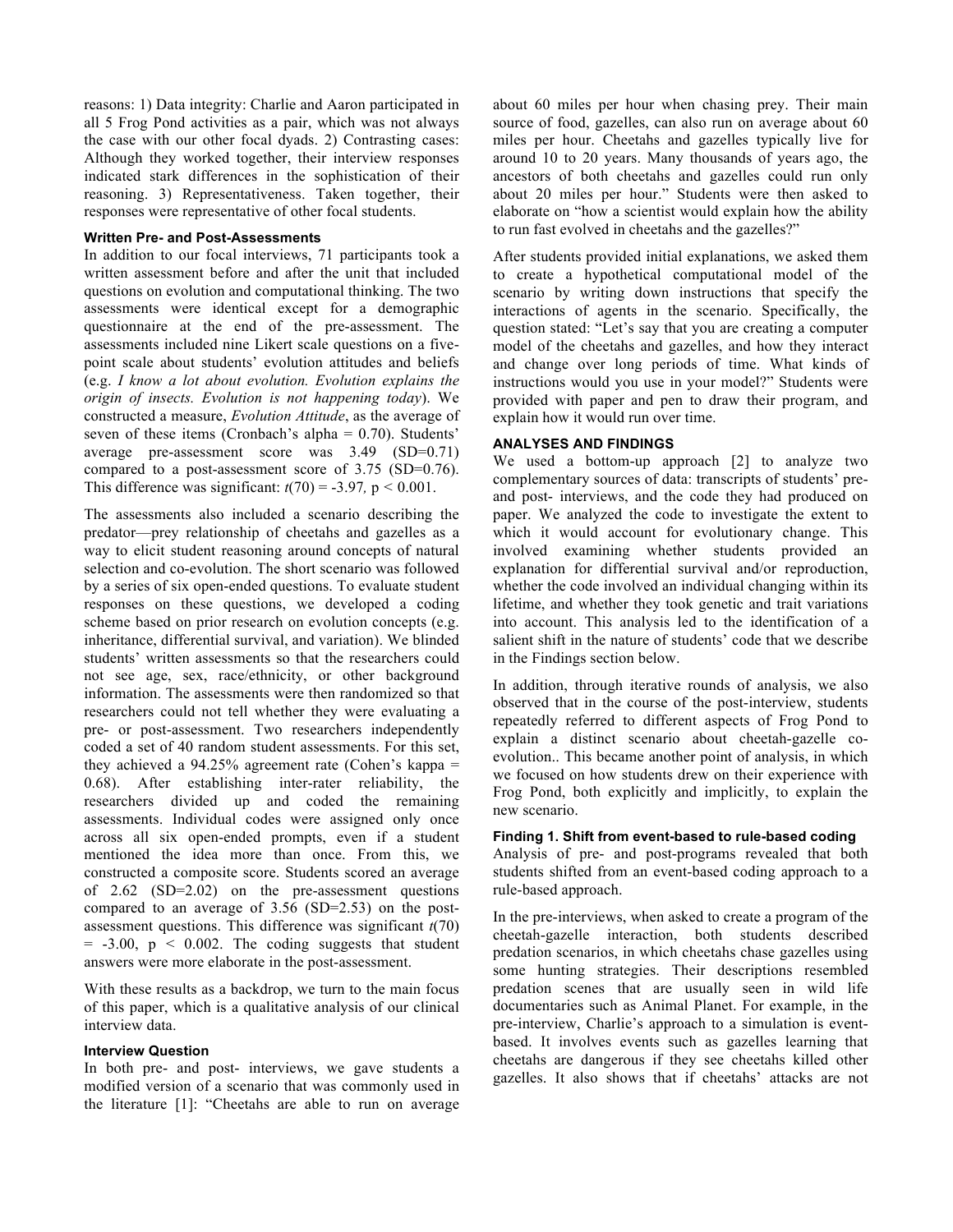successful, gazelles run away and cheetahs then know to use a different approach to hunt next time (Figure 3).

Aaron did not write down complete simulation rules in the questionnaire (Figure 4.), but in the interview he explained how the simulation should work. Like Charlie, his explanation was also event-based. For instance, he says, "a hungry cheetah stays on the site and go after a gazelle with a comfortable distance". The cheetah is "being quiet and staying under the grass, try to be less visible". When being chased, the gazelle, "get hide, stand in the grass, try to make it difficult [for the cheetah to catch it]". In this way, both Charlie and Aaron focused on specific events related to predation. However, they did not account for underlying mechanisms that caused changes in speed in both species. Their account did not include rules related to reproduction, death, and chance that result in these changes. Students' program code in the post interview was strikingly different from that in the pre-interview. (See Table 1 and Table 2. Here, to save space, we have typed out their post-programs verbatim instead of providing scans of their hand written code.)

My cheetahs and gazelles program that cheetah dangoon ocs n <del>o</del> jo after guzzlic<br>gazelle - gazelle cuas avron - Chieful aWay -

**Figure 3. Charlie's pre-program.**

|  | my uneerans and gazelles program<br>Environment: Trees, grass, cheeran's and gosselles, |  |
|--|-----------------------------------------------------------------------------------------|--|
|  |                                                                                         |  |
|  |                                                                                         |  |



| Cheetah                                                                                                                                              | Gazelle                                                                         |
|------------------------------------------------------------------------------------------------------------------------------------------------------|---------------------------------------------------------------------------------|
| Cheetah chases<br>gazelle                                                                                                                            | If gazelles is<br>slow, it dies                                                 |
| If cheetah is slow,<br>and doesn't get food,<br>it dies                                                                                              | If gazelle is<br>fast, it<br>survives and                                       |
| [if full] Chance 41%<br>reproduce<br>Offspring speed can<br>vary<br>If cheetah doesn't<br>get food, it finds a<br>different way to<br>attack gazelle | $\lceil$ if full $\rceil$<br>Chance 41%<br>reproduce<br>offspring speed<br>vary |
| If cheetah attacks<br>gazelle, (one dies<br>but) other gazelles<br>learn a different way<br>to run                                                   |                                                                                 |

**Table 1. Charlie's post-program.**

| Cheetah                                                                                                                               | Gazelle                                                                                                                       |
|---------------------------------------------------------------------------------------------------------------------------------------|-------------------------------------------------------------------------------------------------------------------------------|
| Move left 75<br>degrees<br>Hunt 8 seconds<br>chance 50% of<br>getting food]<br>If full, hatch<br>If starving, die<br>Right 60 degrees | Right 65 degrees<br>Run away 50% of<br>death<br>Eat grass<br>If full, hatch<br>If starving or<br>hurt, die<br>Left 70 degrees |

#### **Table 2. Aaron 's post-program.**

First, both students wrote specific rules for individual cheetahs and gazelles. The rules prescribed a set of behaviors that each individual animal would do over and over again throughout the simulation. For example, the rule

if full  $\rightarrow$  hatch [with 41% chance] (1)

means that at each tick of the clock in the model, each animal checks its own internal state. If it is full, it reproduces with a 41% chance. Compared with the eventbased approach found in the pre-test, this rule-based approach shows that students focused more on the detailed mechanisms of the animal's behavior than describing specific predation scenes. From a computational modeling perspective, the rules that students came up with in the post-test are plausibly executable by computational agents. These rules are more like lines of code that can actually be found in real scientific modeling programs. Representing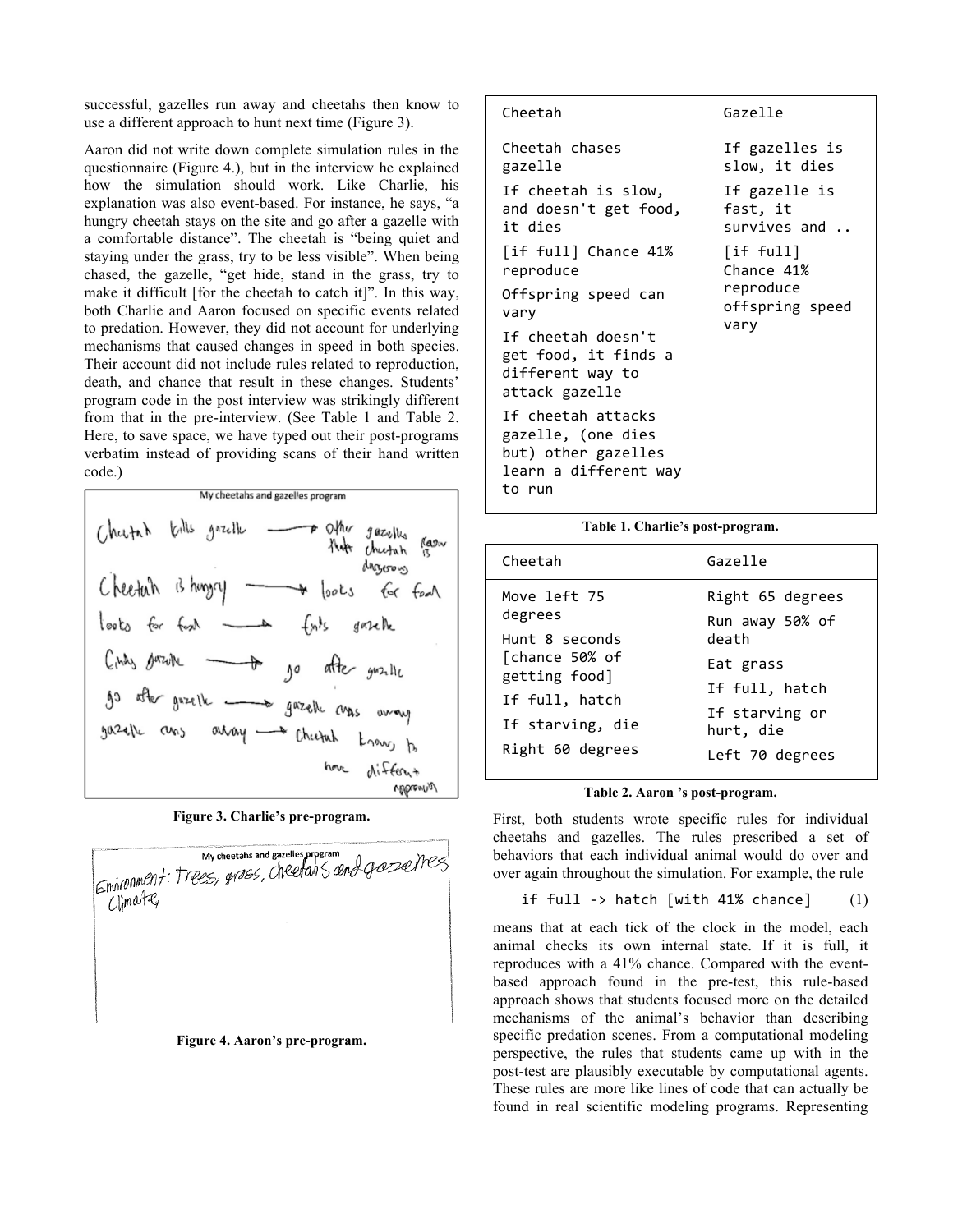evolutionary phenomena with rules is helpful to students in understanding evolutionary processes because it demystifies the changes that take place over long periods of time. Students can see that through each individual's repeated executions of simple rules with some randomness, changes at the population level *emerge* as the result of the interaction between the species and the environment. It is not because of animals' desires to change or due to some magic power that is driving the changes. This first finding may match expectations, given that students had just spent more than a week working with an agent-based modeling environment in which they were developing the code that governed agents actions. This becomes important as we look closer at how this shift also affected students' reasoning about the evolutionary scenarios.

# **Finding 2. Using Frog Pond as an object-to-think-with**

Students' experiences with Frog Pond provided them with a resource to think through and reason about the coevolution of cheetahs and gazelles' speeds, a distinct evolutionary scenario from that experienced with Frog Pond. At first glance, this might not seem particularly surprising. Students had spent 6 class periods using the Frog Pond environment. Hence, one would expect that they would refer to the environment when responding to questions in the post interview. However, the difference in the ways in which the two students referred to code from Frog Pond sheds light on why this is interesting.

At the start of the post interview, neither student seemed to have a readymade explanation for the co-evolutionary scenario. Both students were constructing their explanations on the spot. This was seen in how both students drew upon their different parts of Frog Pond to explain the cheetahgazelle scenario. Below is an excerpt from Charlie's interview. Charlie's initial explanation was that animals keep running, so they get faster. While elaborating on this explanation, he started to generate another explanation by drawing on his experience with Frog Pond.

*Charlie: "Let's say now it's another gazelle or gazelles are together, the cheetah goes at it. All the gazelles will know to run quicker, but because they'll keep getting used to running and running, maybe they'll get faster from that…"*

*Interviewer: "Okay."*

*C: "because they'll be able to run, like, right away quicker because what would usually happen was the gazelle's dead, and it's all over, but now the gazelles are running. Now, the cheetah comes, they run, run, run, they're getting faster."*

*I: "Okay. So, by getting faster, do you mean like they get more practice and so they grow stronger?"*

*C: "Yeah..."*

*C: "Or the only, or maybe what happened was, they might get a little faster, but what's more likely to happen is that the slower cheetahs, the slower gazelles, would die off."*

*C: "And there will only be faster gazelles, and then as time goes by, and the gazelles get a little faster by, you know, chance because when you… like with the frogs. There's a chance of the frog, when they are born, being big or small, but like, let's say the program was fitting for the big frogs to live, then the small ones would die. So, it's not like they're getting any bigger, it's just that the small ones are dying."*

At this point, a new explanation that is qualitatively different from his old idea came to Charlie for the first time. Prompted by his experience with Frog Pond, Charlie explained that it was more likely that slower animals would die off and only the fast ones survive. This explanation became more convincing to him over his old idea of animals getting more practices to become faster. What we would like to highlight here is that Charlie for the first time attributed the change of running speed to the population level, instead of to the individual level. The new explanation includes two important mechanisms of evolution: *differential survival* and *chance of inheritance*, which he had encountered in the Frog Pond environment.

A little later, as Charlie was constructing code, he included several rules that reflected Frog Pond code (Table 1). For instance, one of the rules he included was:

## offspring speed can vary  $(2)$

This rule was intended to account for variation at birth—an offspring's traits can be different from partners in random ways, which is the source of difference in a population. Not only did Charlie include a micro-level rule that produces variations, but he also described macro level consequences of agents enacting such rules—differential survival. In other words, he connected the levels.

Similarly, Aaron's constructed code also included elements of rules in Frog Pond (Table 2). In addition, he explicitly referred to his experience with Frog Pond when asked to explain this code.

*Aaron: "It's a lot slower [in the real world] than it is in the program, and then as soon… like, I'm going to actually add like, a chance of it [the cheetah] eating him [the gazelle]. Like, 50 percent because they're both the same speed. It's even. And if full then they hatch, but if they're starving, and they haven't eat, like real life, they'll die. And then I just put like, moving right, because they don't normally move left. And then for gazelles…*

*I: "So, why did you need to write there if they were moving left? Why was that… a problem?"*

*A: "In the one that we did in the class, if they don't move, they couldn't get the flies. But you had to move them to get closer to the flies and beetles to eat them. And in real life, cheetahs have to… they have to move left and right to find gazelles and hunt, and that's how they… that's why they have to move.*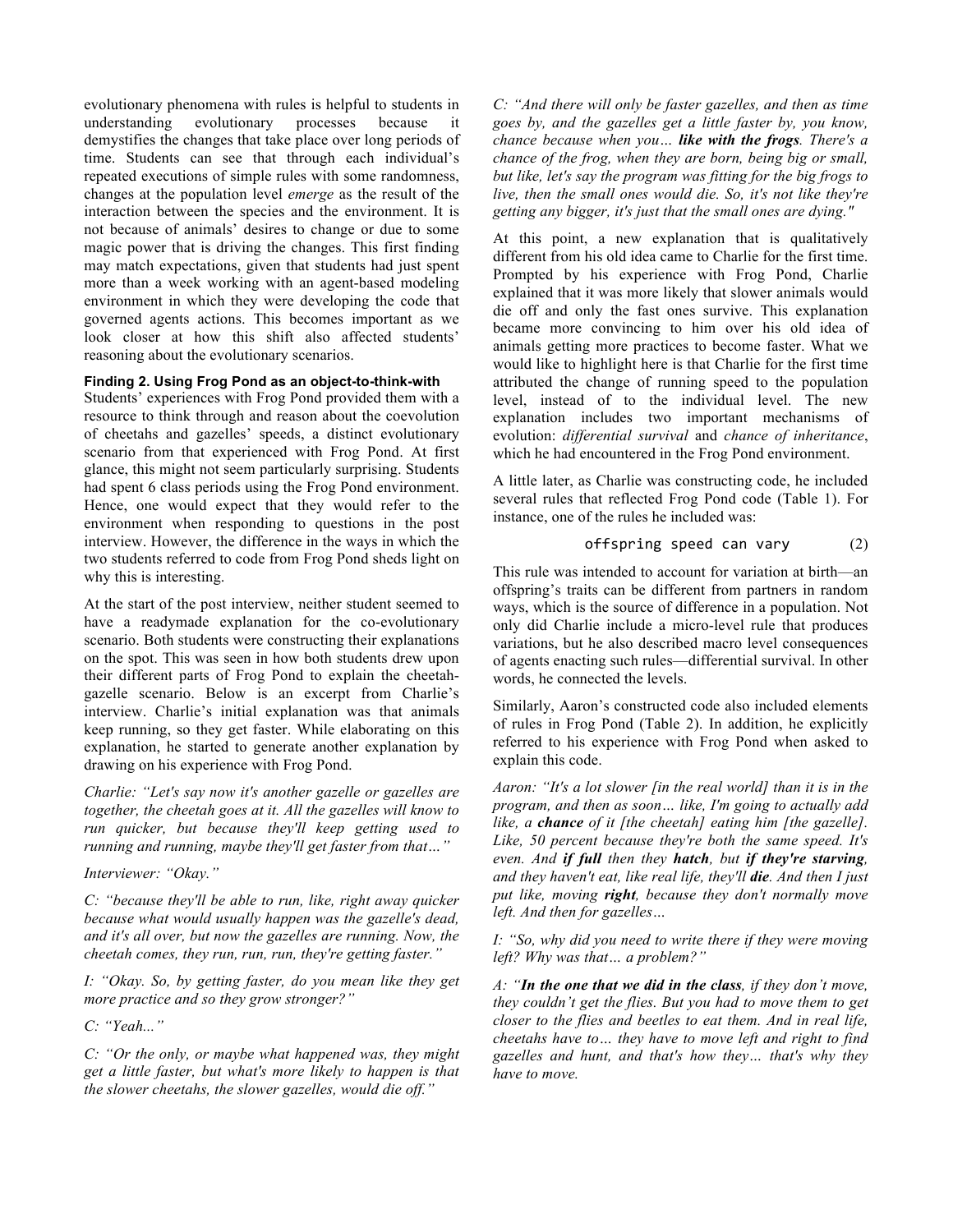A little later, when asked why he included instructions to move "left" and "right", he answered:

*A: "Because if they only go left, like, I'll use the frog again, the model… like, if the frogs only went left, they'd eventually fall off the pad. But if they went left and then like, spun… or, if they went left and then went right they might avoid the water and avoid death and live longer."*

*I: "So, how are you thinking it's important here, with the cheetahs and the gazelles?"*

*A: "Since they don't have water around them, like the water in the model, the gazelle, if it goes only… if goes only left, it could end up… it could end up without any like, longer grass, it could end up in another… like a desert or something and not have the food, like, enough food."*

This excerpt revealed that Aaron drew on his programming experience in Frog Pond to explain his code for the cheetahgazelle scenario. Like Charlie, Aaron was also able to draw on Frog Pond code to reason through some parts of the gazelle-cheetahs scenario. However, Aaron only drew on Frog Pond when asked to directly program the cheetahgazelle scenario. He also used his Frog Pond experience in a more literal way: He thought that because in Frog Pond, if frogs move too far away from the center of the screen, they would fall off the lily pads into the water and die, so it would also be dangerous for cheetahs and gazelles to move too far off the center, because they would fall into some death zone, which is analogous to the water in the Frog Pond scenario.

Unlike Charlie, who fiddled with changes at both individual and population levels, Aaron singularly drew on the frogs' behavioral rules at the individual level and their immediate consequences. For instance, in the interview, he reasoned that he included the rule "move" because he had noticed that "if they [frogs] don't move, they couldn't get the flies". However he did not explicitly trace how these rules result in population level changes when applied over multiple generations. Moreover, he did not include some rules important for differential survival such as the birth variation rule that Charlie had included. In this way, both Charlie and Aaron drew on Frog Pond to reason through a coevolutionary scenario in their post interview, albeit in different ways. While Charlie made connections between the micro and the macro levels, Aaron did not.

The finding that students using Frog Pond to think through this co-evolutionary phenomenon also found support in the existence of salient "traces" from Frog Pond that were seen in students' code. For instance, Charlie specified "41%" chance of reproduction as a rule in his hypothetical model. He said:

*C: I'll put has 41% reproduce, on the offspring speed can vary, like be any speed, and same thing with the gazelle. And then there's the chance, 41%, that it'd reproduce.*

*I: Why 41? That's just a… [random percentage?]*

## *C: I put that because on the frog pond simulator thingy, me and my friend who had a really stable [population].*

Charlie used the exact percentage from Frog Pond, which is not the intended takeaway from the unit, but this trace shows that he knew that a stable population is an important factor of an ecosystem, and the stability can be achieved by manipulating randomness in the system. Because the paperbased code was not executable, he could not "tune" this number as he did with Frog Pond, but we interpret his use of this rule with the same probability value in the cheetahgazelle scenario as marking an analogous approach and perspective. Similarly, Aaron also used code blocks from Frog Pond, such as "left", "right", and "hatch" (Table 1). He thought being able to move around and reproduce are important for the animals to survive. However, he did not attempt to align these rules with the specific scenario of cheetahs and gazelles. Further, he had not discovered the underlying connections between the animals' behavior and the distribution of various traits at the population level.

The above examples reveal that Frog Pond became a resource for students to draw upon when reasoning through evolutionary phenomena. Though there was variation in the sophistication of their explanations, both students transposed elements from Frog Pond into their explanations and accompanying code in the cheetah-gazelle scenario.

## **CONCLUSION**

This case study provides promising evidence that the codefirst Frog Pond environment facilitated learning about evolutionary mechanisms. After using Frog Pond, students shifted from adopting an event-based programming approach to a rule-based one. This shift is important because it suggests that students not only abstracted some regularities from their interactions with the code-first environment, but were able to modify and apply them to a different scenario with distinct evolutionary patterns. It also finds support in the literature that programming facilitates abstraction of rule-governed regularities [12, 16]. Such a shift is likely to pave the way for students to further engage in agent-based modeling and to understand other complex phenomena. In addition, Frog Pond was taken up as an object-to-think-with about evolutionary change as students drew on different aspects of the environment to explain a co- evolutionary scenario. These trends further open directions for future design and research. In addition, students' explanations about evolution have design implications. For example, in future iterations of the Frog Pond software and curriculum, we need to add features that help students make connections between micro-level rules and the macro level consequences in order to better support students' understanding about evolution.

#### **ACKNOWLEDGEMENTS**

This work was supported by the National Science Foundation (grant DRL-1109834). Any opinions, findings, or recommendations are those of the authors and do not necessarily reflect the views of the NSF. We also thank our